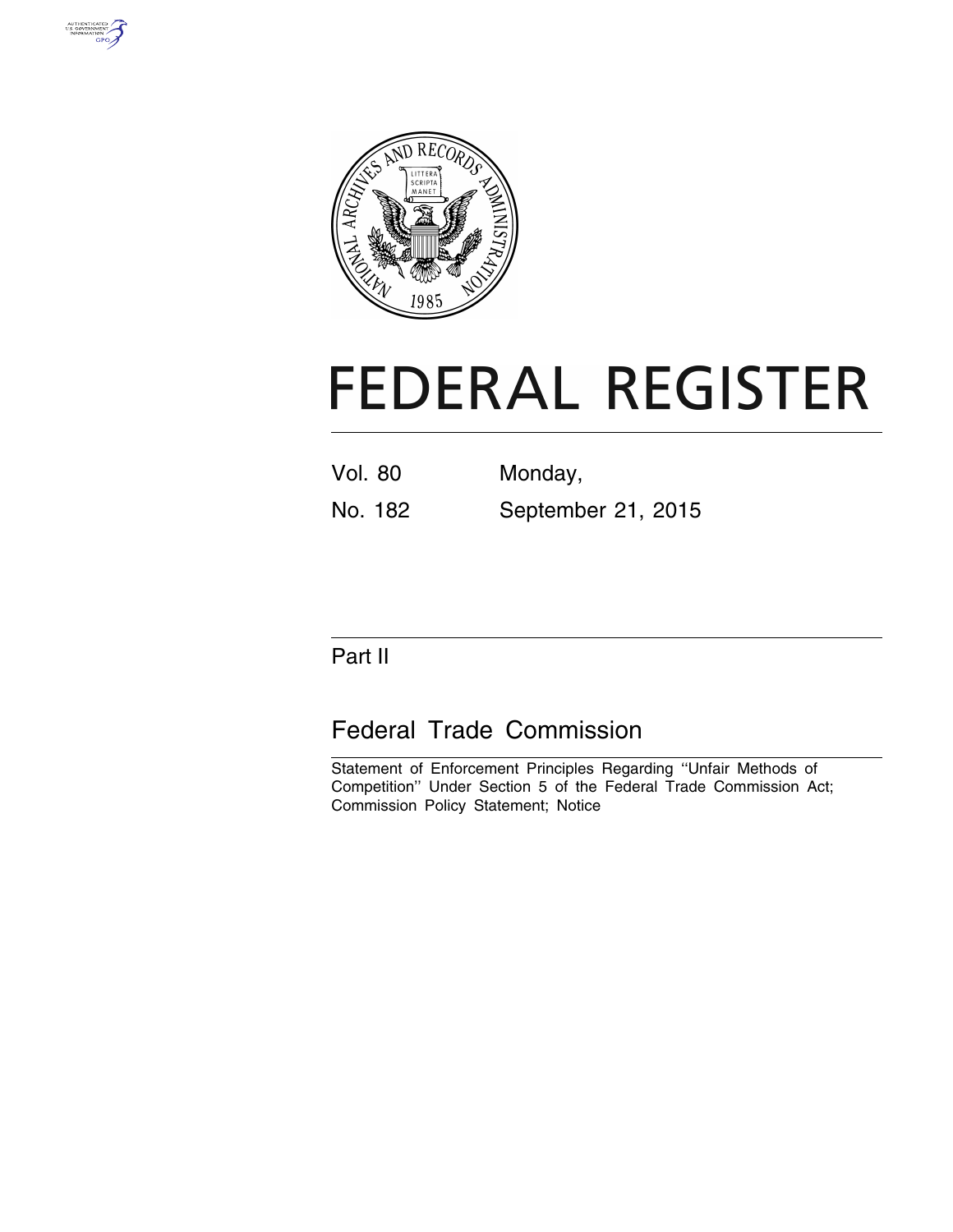#### **FEDERAL TRADE COMMISSION**

#### **Statement of Enforcement Principles Regarding ''Unfair Methods of Competition'' Under Section 5 of the Federal Trade Commission Act**

**AGENCY:** Federal Trade Commission. **ACTION:** Commission policy statement.

**SUMMARY:** The Federal Trade Commission has issued a Statement of Enforcement Principles Regarding ''Unfair Methods of Competition'' Under Section 5 of the FTC Act. The Statement describes the underlying antitrust principles that guide the Commission's application of its statutory authority to take action against ''unfair methods of competition'' prohibited by Section 5 of the FTC Act but not necessarily by the Sherman Act or the Clayton Act. **DATES:** The Commission announced the issuance of the Statement on August 13, 2015.

#### **FOR FURTHER INFORMATION CONTACT:**

Donald S. Clark, Secretary, (202–326– 2514), 600 Pennsylvania Avenue NW., Washington, DC 20580.

### **SUPPLEMENTARY INFORMATION:**

#### **Statement of Enforcement Principles Regarding ''Unfair Methods of Competition'' Under Section 5 of the FTC Act**

Section 5 of the Federal Trade Commission Act declares ''unfair methods of competition in or affecting commerce'' to be unlawful. 15 U.S.C. 45(a)(1). Section 5's ban on unfair methods of competition encompasses not only those acts and practices that violate the Sherman or Clayton Act but also those that contravene the spirit of the antitrust laws and those that, if allowed to mature or complete, could violate the Sherman or Clayton Act.

Congress chose not to define the specific acts and practices that constitute unfair methods of competition in violation of Section 5, recognizing that application of the statute would need to evolve with changing markets and business practices. Instead, it left the development of Section 5 to the Federal Trade Commission as an expert administrative body, which would apply the statute on a flexible case-bycase basis, subject to judicial review. This statement is intended to provide a framework for the Commission's exercise of its ''standalone'' Section 5 authority to address acts or practices that are anticompetitive but may not fall within the scope of the Sherman or Clayton Act.

In deciding whether to challenge an act or practice as an unfair method of

competition in violation of Section 5 on a standalone basis, the Commission adheres to the following principles:

• The Commission will be guided by the public policy underlying the antitrust laws, namely, the promotion of consumer welfare;

• the act or practice will be evaluated under a framework similar to the rule of reason, that is, an act or practice challenged by the Commission must cause, or be likely to cause, harm to competition or the competitive process, taking into account any associated cognizable efficiencies and business justifications; and

• the Commission is less likely to challenge an act or practice as an unfair method of competition on a standalone basis if enforcement of the Sherman or Clayton Act is sufficient to address the competitive harm arising from the act or practice.

By direction of the Commission, with Chairwoman Ramirez and Commissioner Brill, Commissioner Wright, and Commissioner McSweeny voting in the affirmative, and Commissioner Ohlhausen dissenting. **Donald S. Clark,** 

*Secretary.* 

#### **Statement of the Federal Trade Commission 1 on the Issuance of Enforcement Principles Regarding ''Unfair Methods of Competition '' Under Section 5 of the FTC Act**

The Federal Trade Commission was created in 1914 and vested with enforcement authority over ''unfair methods of competition'' under Section 5 of the FTC Act.2 The Commission has issued a policy statement describing the enforcement principles that guide the exercise of our ''standalone'' Section 5 authority to address anticompetitive acts or practices that fall outside the scope of the Sherman and Clayton Acts.

In describing the principles and overarching analytical framework that guide the Commission's application of Section 5, our statement affirms that Section 5 is aligned with the other antitrust laws, which have evolved over time and are guided by the goal of promoting consumer welfare and informed by economic analysis. The result of this evolution is the modern ''rule of reason.'' 3 Our statement makes

clear that the Commission will rely on the accumulated knowledge and experience embedded within the ''rule of reason'' framework developed under the antitrust laws over the past 125 years—a framework well understood by courts, competition agencies, the business community, and practitioners. These principles also retain for the Commission the flexibility to apply its authority in a manner similar to the case-by-case development of the other antitrust laws. Finally, we confirm that the Commission will continue to rely, when sufficient and appropriate, on the Sherman and Clayton Acts as its primary enforcement tools for protecting competition and promoting consumer welfare.

There has been much thoughtful dialogue inside and outside of the agency over the course of the last century about the precise contours of Section 5's prohibition against unfair methods of competition.4 We have benefited greatly from this ongoing dialogue and from judicial insights through the process of judicial review, and we believe that the principles we have set forth in our Section 5 statement are ones on which there is broad consensus.5

VII Phillip E. Areeda & Herbert Hovenkamp, Antitrust Law ¶ 1500 (3d ed. 2010).

4*See* Public Workshop Concerning the Prohibition of Unfair Methods of Competition in Section 5 of the Federal Trade Commission Act, 73 FR 50,818 (Aug. 28, 2008), *available [at http://](http://www.gpo.gov/fdsys/pkg/FR-2008-08-28/pdf/E8-20008.pdf)  [www.gpo.gov/fdsys/pkg/FR-2008-08-28/pdf/E8-](http://www.gpo.gov/fdsys/pkg/FR-2008-08-28/pdf/E8-20008.pdf)  [20008.pdf a](http://www.gpo.gov/fdsys/pkg/FR-2008-08-28/pdf/E8-20008.pdf)nd at [https://www.ftc.gov/sites/default/](https://www.ftc.gov/sites/default/files/documents/public_events/section-5-ftc-act-competition-statute/p083900section5.pdf)  files/documents/public*\_*[events/section-5-ftc-act](https://www.ftc.gov/sites/default/files/documents/public_events/section-5-ftc-act-competition-statute/p083900section5.pdf)[competition-statute/p083900section5.pdf; S](https://www.ftc.gov/sites/default/files/documents/public_events/section-5-ftc-act-competition-statute/p083900section5.pdf)ection 5 of the FTC Act as a Competition Statute,* Fed. Trade Comm'n (Oct. 17, 2008), *[https://www.ftc.gov/news](https://www.ftc.gov/news- events/events-calendar/2008/10/section-5-ftc-act-competition-statute)[events/events-calendar/2008/10/section-5-ftc-act](https://www.ftc.gov/news- events/events-calendar/2008/10/section-5-ftc-act-competition-statute)competition-statute.* 

5Like the Commission's policy statements on unfairness and deception, no public comment was sought here. The purpose of each of these policy statements is similar, which is to provide the Commission's view on how it approaches the use of its statutory authority. *See* FTC Policy Statement on Unfairness, Letter from the Federal Trade Commission to Senator Wendell H. Ford, Chairman, Consumer Subcommittee, Senate Committee on Commerce, Science, and Transportation, and Senator John C. Danforth, Ranking Minority Member, Consumer Subcommittee, Senate Committee on Commerce, Science, and Transportation (Dec. 17, 1980), *appended to* Int'l

<sup>1</sup>This statement reflects the views of Chairwoman Ramirez and Commissioners Brill, Wright, and McSweeny.

<sup>2</sup> 15 U.S.C. 45(a)(1). All references in this statement to ''Section 5'' relate to its prohibition of ''unfair methods of competition'' and not to its prohibition of ''unfair or deceptive acts or practices.''

<sup>&</sup>lt;sup>3</sup>The "rule of reason" is the cornerstone of modern antitrust analysis. As the leading treatise on antitrust law explains,

In antitrust jurisprudence, ''reasonableness'' sums up the judgment that behavior is consistent with the antitrust laws. A monopolist acting reasonably does not violate Sherman Act § 2. Reasonable collaboration among competitors does not violate Sherman Act § 1. Although reasonableness is usually judged case by case, it is sometimes made for a class of conduct, such as price fixing, which is then said to be intrinsically or ''per se'' unlawful. Thus, per se rules also derive from judgments about reasonableness, albeit for a type of behavior rather than for a particular case. Even under the Clayton Act, where decisions about tying, exclusive dealing, and mergers are seldom phrased in reasonableness terms, the application of those statutes depends on the same elements that define ''reasonableness.''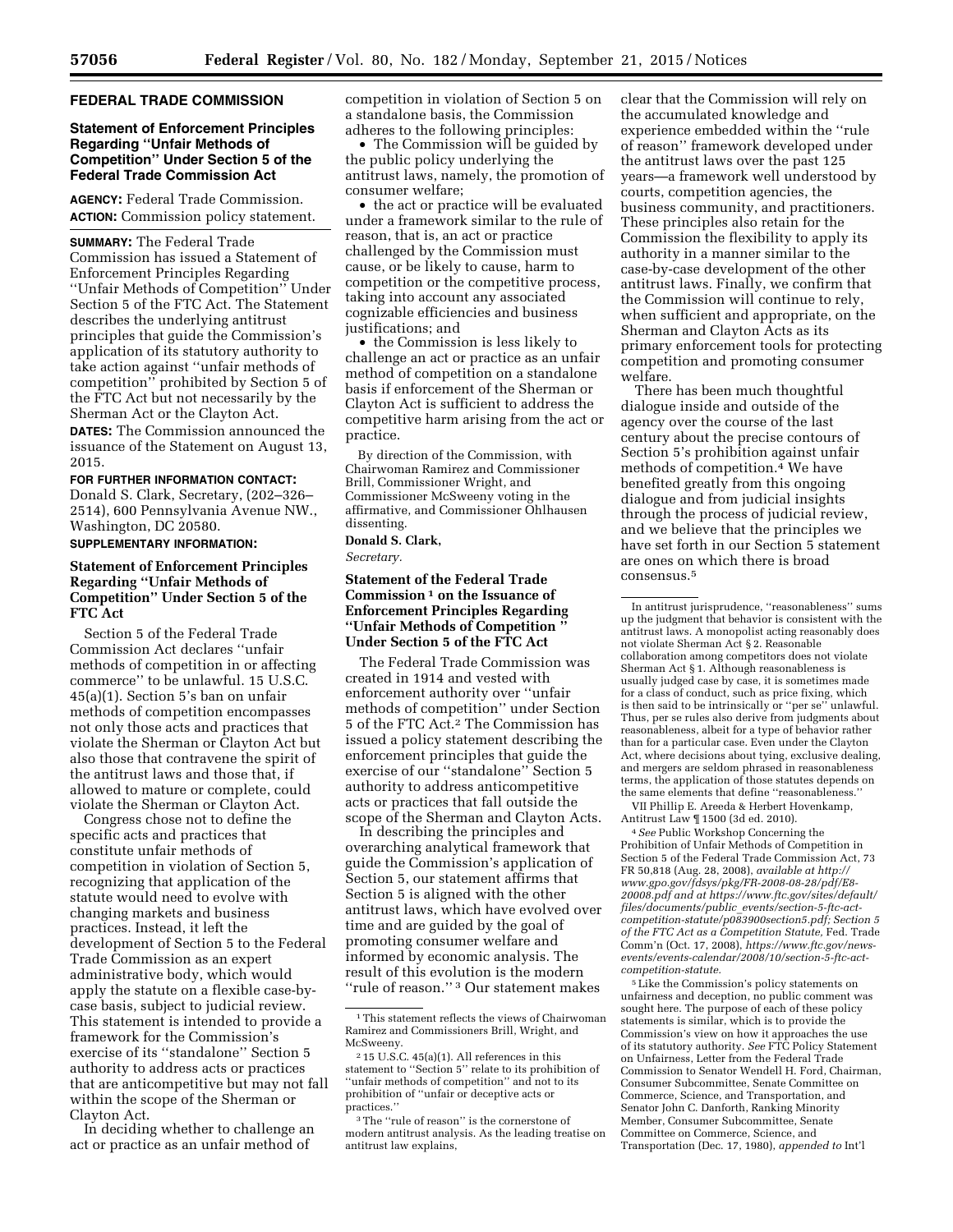#### **Dissenting Statement of Commissioner Maureen K. Ohlhausen: FTC Act Section 5 Policy Statement**

I appreciate the effort to issue some form of guidance on the scope of Section 5 of the FTC Act's prohibition of ''unfair methods of competition'' (UMC).1 However, I voted against the issuance of *this* policy statement in *this*  manner. The approach of my colleagues to this important issue of competition policy is too abbreviated in substance and process for me to support. Moreover, what substance the statement does offer ultimately provides more questions than answers, undermining its value as guidance. In addition, the Commission's failure to seek public input has deprived us of guidance from key stakeholders on this particular interpretation of Section 5. Finally, the Commission's official embrace of such an unbounded interpretation of UMC is almost certain to encourage more frequent exploration of this authority in conduct and merger investigations and standalone Section 5 enforcement by the Commission.

First, the content of today's policy statement is seriously lacking. Unlike the detailed analysis in our policy statements on Section 5's prohibition of "unfair or deceptive acts or practices,"<sup>2</sup>

<sup>1</sup>Like many interested parties, I have called for Section 5 guidance on several occasions during my time on the Commission. *See, e.g., In re* Motorola Mobility LLC & Google Inc., FTC File No. 121–0120, Dissenting Statement of Commissioner Maureen K. Ohlhausen (Jan. 3, 2013), *available at [https://](https://www.ftc.gov/sites/default/files/documents/cases/2013/01/130103googlemotorolaohlhausenstmt.pdf) [www.ftc.gov/sites/default/files/documents/cases/](https://www.ftc.gov/sites/default/files/documents/cases/2013/01/130103googlemotorolaohlhausenstmt.pdf) [2013/01/130103googlemotorolaohlhausenstmt.pdf;](https://www.ftc.gov/sites/default/files/documents/cases/2013/01/130103googlemotorolaohlhausenstmt.pdf) In re* Robert Bosch GmbH, FTC File No. 121–0081, Statement of Commissioner Maureen K. Ohlhausen (Nov. 26, 2012), *available at [https://www.ftc.gov/](https://www.ftc.gov/sites/default/files/documents/cases/2012/11/121126boschohlhausenstatement.pdf) [sites/default/files/documents/cases/2012/11/](https://www.ftc.gov/sites/default/files/documents/cases/2012/11/121126boschohlhausenstatement.pdf) [121126boschohlhausenstatement.pdf.](https://www.ftc.gov/sites/default/files/documents/cases/2012/11/121126boschohlhausenstatement.pdf)* 

2*See* Fed. Trade Comm'n, Commission Statement of Policy on the Scope of the Consumer Unfairness Jurisdiction, 104 F.T.C. 1070, 1071 (1984) (*appended to In re* Int'l Harvester Co., 104 F.T.C. 949 (1984)) [hereinafter Unfairness Statement], *available at [http://www.ftc.gov/bcp/policystmt/ad](http://www.ftc.gov/bcp/policystmt/ad-unfair.htm)[unfair.htm;](http://www.ftc.gov/bcp/policystmt/ad-unfair.htm)* Fed. Trade Comm'n, Policy Statement on Deception (*appended to In re* Cliffdale Assocs., Inc., 103 F.T.C. 110, 174 (1984)), *available at [http://www.ftc.gov/bcp/policystmt/ad-decept.htm.](http://www.ftc.gov/bcp/policystmt/ad-decept.htm)  See also* J. Howard Beales, *Brightening the Lines: The Use of Policy Statements at the Federal Trade Commission,* 72 Antitrust L.J. 1057, 1058 (2005) (''Each policy statement clarified and refined the legal standards that the Commission would apply, and each narrowed the range of the Commission's discretion. In their own ways, each statement has had a substantial impact on the development of the law.'').

To understand the impact of these deficiencies, it is instructive to consider, for example, the basic facts in the Commission's 1980 defeat in *Official Airline Guides* and how such facts could be analyzed under this new rubric. Requiring a monopolist provider of flight information to publish additional information on commuter airlines, as the Commission attempted to do, would undoubtedly benefit consumers in the ancillary market for commuter airline services. That would seem sufficient to satisfy the majority's ''consumer welfare'' requirement. It would also enhance competition in the market for air travel, a market in which the monopolist at issue in the case did not actually participate. That would not seem to be a bar to UMC liability, however, because competition would be enhanced somewhere and that ought to suffice under the second prong of the majority's statement. Finally, traditional antitrust laws do not provide the remedy the Commission sought to impose in *OAG;* however, pursuing such remedy likely would not be precluded by the statement's third prong.5 Similarly, incidents of simple oligopolistic interdependence, like the kind seen in *Ethyl* 6 or *Boise Cascade,*7 are now arguably fair game under this framework. Because the policy statement fails to address past case law

4*See, e.g.,* William Blumenthal, *Clear Agency Guidelines: Lessons from 1982,* 68 Antitrust L.J. 5, 25 (2000) (''Good guidance goes beyond commonplace knowledge to offer specifics, to bridge gaps, to resolve ambiguities. It has an edginess; and because it provides details, it limits agency discretion.'').

5*See OAG,* 630 F.2d 920.

6*See Ethyl,* 729 F.2d 128 (challenging unilateral pricing practices in oligopolistic industry).

7*See Boise Cascade Corp.,* 637 F.2d 573 (challenging use of base point pricing system as incipient threat to competition).

or give examples of lawful and unlawful conduct, however, the business community and other agency stakeholders are left guessing whether these previous theories of liability are now revived.

Turning to the substance of the brief statement, if the Commission is going to issue a policy statement in this controversial area, it should provide meaningful guidance to those subject to our jurisdiction. This statement, however, provides no such guidance. Although no policy statement can anticipate all issues or questions that are likely to arise in the enforcement of a statute, this statement raises many more questions than it answers.

For example, to what extent will the Commission be ''guided by the public policy underlying the antitrust laws''? In what way does ''a framework similar to the rule of reason'' differ from a traditional rule of reason analysis? Does ''taking into account any associated cognizable efficiencies'' mean the Commission will actually balance any such efficiencies against the alleged harms, or is there some other formula anticipated by the majority? Further, given the statement's embrace of incipiency as a guiding principle, at what point are harms or efficiencies measured? At what market share should a firm without monopoly power be concerned about triggering an incipient violation through its otherwise lawful conduct? What factors will the Commission consider in deciding whether to pursue under Section 5 conduct that it considers insufficiently addressed by the antitrust laws? 8

Although short on details and constraints, one of the few guiding principles included in the statement is the pronouncement that Section 5 covers conduct that ''contravenes the spirit of the antitrust laws'' or which, ''if allowed to mature or complete, could violate'' the antitrust laws. These two extremely broad characterizations of the scope of Section 5 contribute to the vagueness of this statement.

The statement also explicitly permits the Commission to pursue conduct under Section 5 in the absence of substantial harm to competition.9 A

Harvester Co., 104 F.T.C. 949, 1070 (1984), *and available at [https://www.ftc.gov/public-statements/](https://www.ftc.gov/public-statements/1980/12/ftc-policy-statement-unfairness)  [1980/12/ftc-policy-statement-unfairness;](https://www.ftc.gov/public-statements/1980/12/ftc-policy-statement-unfairness)* FTC Policy Statement on Deception, Letter from James C. Miller III, Chairman, Federal Trade Commission, to Representative John D. Dingell, Chairman, House Committee on Energy and Commerce (Oct. 14, 1983), *appended to* Cliff Assocs., Inc., 103 F.T.C. 110, 174 (1984), *and available at [https://](https://www.ftc.gov/public-statements/1983/10/ftc-policy-statement-deception)  [www.ftc.gov/public-statements/1983/10/ftc-policy](https://www.ftc.gov/public-statements/1983/10/ftc-policy-statement-deception)[statement-deception.](https://www.ftc.gov/public-statements/1983/10/ftc-policy-statement-deception)* 

this Section 5 statement does not mention, much less grapple with, the existing case law. While the majority might like to sweep that unfortunate history under the rug, the fact is that the FTC was repeatedly rebuffed by the courts when it last tried to reach well beyond settled principles of antitrust law in asserting its Section 5 authority.3 Instead, the Commission acts as if it is writing on a clean slate for UMC. Further, and again in contrast to the consumer protection policy statements, this statement includes no examples of either lawful or unlawful conduct to provide practical guidance on how the Commission will implement this openended enforcement policy.4

<sup>3</sup>*See, e.g., E.I. du Pont de Nemours & Co.* v. *FTC, 729 F.2d 128, 139* (2d Cir. 1984) (*Ethyl*); *Boise Cascade Corp.* v. *FTC, 637 F.2d 573, 582* (9th Cir. 1980); *Official Airline Guides, Inc.* v. *FTC, 630 F.2d 920, 927* (2d Cir. 1980) (*OAG*).

<sup>8</sup>The brief majority statement that accompanies the policy statement does not meaningfully add to its contents. For example, how will the Commission determine that the antitrust laws are not "sufficient" or "appropriate"? When will the Commission use a traditional rule of reason analysis, and when will it use Section 5 ''in a manner similar to the case-by-case development of the other antitrust laws''?

<sup>9</sup>The statement may very well constrain the Commission from pursuing Section 5 to its broadest possible extent to reach conduct that is in bad faith, Continued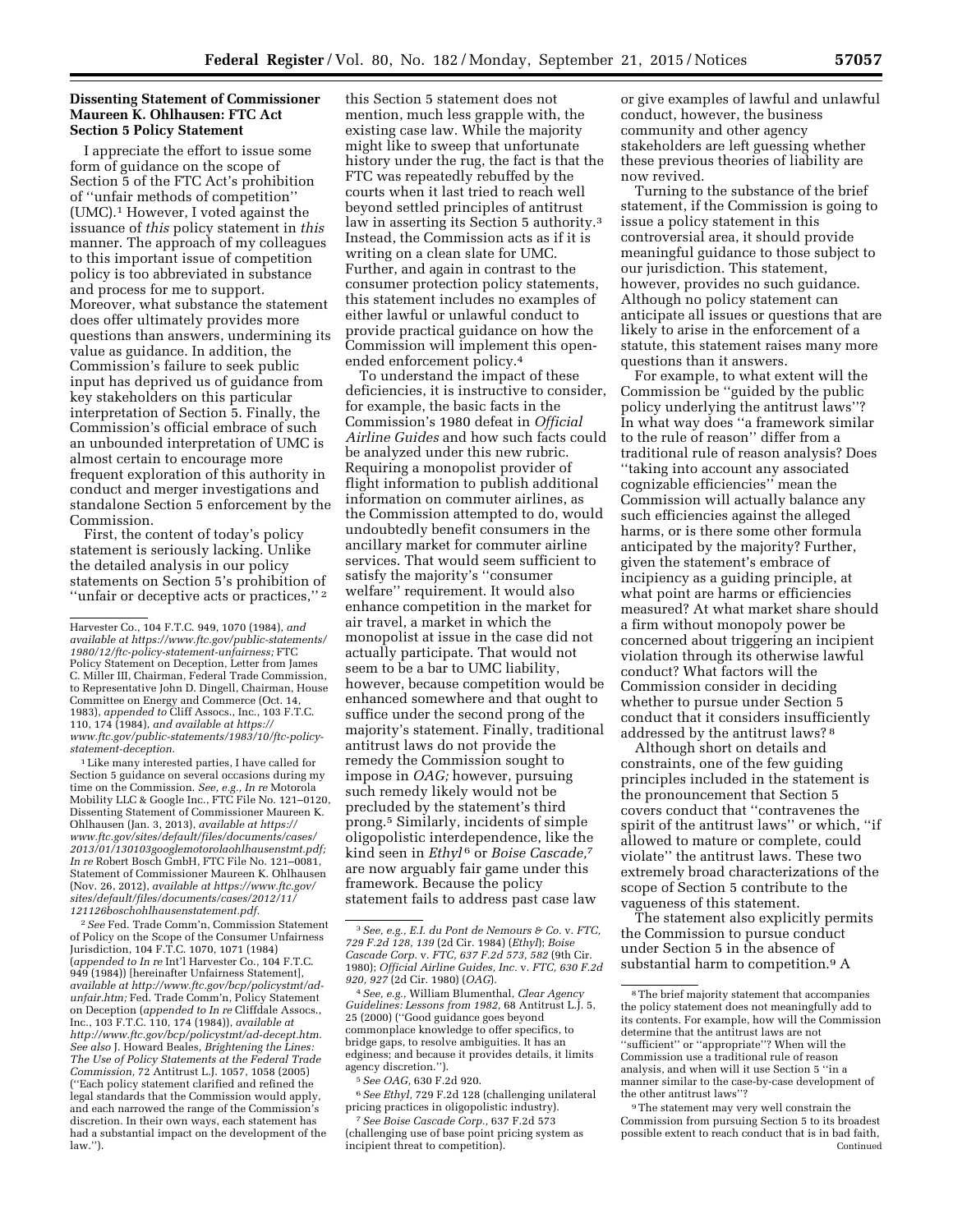substantial harm requirement, however, is found in our Unfairness Statement,10 and thoughtful commentary from leading antitrust scholars has suggested that such a requirement be included in any UMC statement.11 In any case, the fact that this policy statement requires some harm to competition does little to constrain the Commission, as every Section 5 theory pursued in the last 45 years, no matter how controversial or convoluted, can be and has been couched in terms of protecting competition and/or consumers.12

Thus, the possibilities for expansive use of Section 5 under this policy statement appear vast. The majority's reading of Section 5 could easily accommodate a host of controversial theories pursued or considered by the Commission over the past four decades,

10*See* Unfairness Statement, *supra* note 2, at 1073 (''First of all, the injury must be substantial. The Commission is not concerned with trivial or merely speculative harms.'').

11*See, e.g.,* Section of Antitrust Law, Presidential Transition Report: The State of Antitrust Enforcement 2012 20 (2013) (''Standalone Section 5 enforcement should be used, if at all, only when the conduct involves substantial competitive harm.''); Transcript of Fed. Trade Comm'n Workshop, Section 5 of the FTC Act as a Competition Statute at 130 (Oct. 17, 2008) [hereinafter Section 5 Workshop], *available at [https://www.ftc.gov/sites/default/files/documents/](https://www.ftc.gov/sites/default/files/documents/public_events/section-5-ftc-act-competition-statute/transcript.pdf) public*\_*[events/section-5-ftc-act-competition-statute/](https://www.ftc.gov/sites/default/files/documents/public_events/section-5-ftc-act-competition-statute/transcript.pdf) [transcript.pdf](https://www.ftc.gov/sites/default/files/documents/public_events/section-5-ftc-act-competition-statute/transcript.pdf)* (''[M]y proposal was for where the practice causes very substantial harm, the remedy does not affect efficiencies or other good business reasons, and a clear line can be developed that allows predictability.'') (Robert Pitofsky). *See also*  Herbert Hovenkamp, *The Federal Trade Commission and the Sherman Act,* 62 Fla. L. Rev. 871, 878–79 (2010) (''[T]he practices that [the FTC] condemns must really be 'anticompetitive' in a meaningful sense. That is, there must be a basis for thinking that the practice either does or will lead to reduced output and higher consumer prices or lower quality in the affected market.'').

12*See, e.g., In re* Negotiated Data Solutions LLC, FTC File No. 051–0094, Statement of the Federal Trade Commission, at 2 & n.5 (Jan. 23, 2008), *available at [https://www.ftc.gov/sites/default/files/](https://www.ftc.gov/sites/default/files/documents/cases/2008/01/080122statement.pdf) [documents/cases/2008/01/080122statement.pdf](https://www.ftc.gov/sites/default/files/documents/cases/2008/01/080122statement.pdf)*  (stating that Section 5 reaches conduct that is ''oppressive and coercive'' but also stating: ''The process of establishing a standard displaces competition; therefore, bad faith or deceptive behavior that undermines the process may also undermine competition . . . .''); *In re* Intel Corp., FTC File No. 061–0247, Statement of Chairman Leibowitz and Commissioner Rosch, at 2 (Dec. 16, 2009), *available at [https://www.ftc.gov/system/files/](https://www.ftc.gov/system/files/documents/public_statements/568601/091216intelchairstatement.pdf) documents/public*\_*[statements/568601/](https://www.ftc.gov/system/files/documents/public_statements/568601/091216intelchairstatement.pdf) [091216intelchairstatement.pdf](https://www.ftc.gov/system/files/documents/public_statements/568601/091216intelchairstatement.pdf)* (''We take seriously our mandate to find a violation of Section 5 only when it is proven that the conduct at issue has not only been unfair to rivals in the market but, more important, is likely to harm consumers, taking into account any efficiency justifications for the conduct in question.'').

including breach of standard-setting commitments, loyalty discounts, facilitating practices, conscious parallelism, business torts, incipient violations of the antitrust laws, and unfair competition through violation of various laws outside the antitrust context.13

To provide certainty regarding future enforcement under Section 5, a Commission policy statement must constrain the agency in some meaningful way. In truth, the openended ''similar to the rule of reason'' framework—to the extent I understand how it may be applied—does not seem to differ meaningfully from the existing case-by-case approach heretofore favored by a majority of the Commission. Indeed, my experience as a Commissioner leads me to believe that my colleagues, who have diverse views about antitrust law, would apply this policy statement to reflect these significant differences. No interpretation of the policy statement by a single Commissioner, no matter how thoughtful, will bind this or any future Commission to greater limits on Section 5 UMC enforcement than what is in this exceedingly brief, highly general statement.

Although some may argue that the courts will be an adequate check on this authority, many commenters have raised concerns about how frequently the FTC settles Section 5 cases and how infrequently courts review our UMC enforcement.14 I see no reason why this policy statement will change the incentives for settlement on either side or affect the infrequency of judicial scrutiny of FTC enforcement under Section 5.

The effect of this expansive policy statement also raises issues for our dual antitrust enforcement framework.

Principles of fairness and predictability require that divergence in liability standards between the two agencies resulting from enforcement of Section 5 be minimal.15 Otherwise, firms may face liability (or not), depending solely on which agency reviews their conduct. One can only imagine how this policy statement will affect the clearance process under which the agencies allocate matters, which is now primarily based on industry expertise. Even worse from a fairness standpoint is the prospect of the Commission leveraging its expansive Section 5 authority to pursue conduct by a firm whose timesensitive merger happens to be under review by the Commission.16

In addition, the lack of internal deliberation and consultation surrounding this policy statement—as opposed to the topic of Section 5 more generally—is unfortunate.17 Many, including former Chairman Pitofsky, have urged the Commission to seek public comment on any proposed Section 5 policy statement before adopting it.18 Doing so here would have

16*See, e.g., In re* Robert Bosch GmbH, FTC File No. 121–0081, Decision and Order (Nov. 26, 2012), *available at [https://www.ftc.gov/sites/default/files/](https://www.ftc.gov/sites/default/files/documents/cases/2013/04/130424robertboschdo.pdf) [documents/cases/2013/04/](https://www.ftc.gov/sites/default/files/documents/cases/2013/04/130424robertboschdo.pdf)  [130424robertboschdo.pdf](https://www.ftc.gov/sites/default/files/documents/cases/2013/04/130424robertboschdo.pdf)* (consent order settling simultaneous merger and standalone Section 5 investigations). Indeed, concerns about the FTC having additional leverage over merging parties as compared to the DOJ have led to proposed legislation to strip the FTC of its ability to challenge an unconsummated merger in administrative litigation. *See* H.R. 5402, 113th Cong. (2014); *Hearing on The ''Standard Merger and Acquisition Reviews Through Equal Rules (SMARTER) Act of 2014, Before the Subcomm. on Regulatory Reform, Commercial and Antitrust Law of the H. Comm. on the Judiciary,* 113th Cong. 2 (2014) (statement of Deborah A. Garza, former Chair, Antitrust Modernization Commission) (raising concerns about the FTC's ''potentially enormous advantage vis-a`-vis DOJ and leverage over the parties with respect to the mergers it chooses to challenge''). The effect of today's policy statement may well be to increase that perceived leverage.

<sup>17</sup>The majority cites to a 2008 workshop to claim adequate discussion of our enforcement authority under Section 5. That workshop took place seven years ago, before any sitting member of the Commission was in office.

18*See, e.g.,* Section 5 Workshop, *supra* note 11, at 67 (''If the FTC, by the way, is going to publish a rule along this line or any line, it should be put out for public comment so that people can react to it.'') (Robert Pitofsky); U.S. Chamber of Commerce, *Unfair Methods of Competition under Section 5 of the FTC Act: Does the U.S. Need Rules ''Above and Beyond Antitrust''?,* CPI Antitrust Chronicle 8–9 (Sept. 2009) (''Any additional movement toward the use of Section 5 should be preceded by hearings and substantial time for debate among the antitrust community to ensure appropriate notice and guidance is provided to the business community and other interested constituents.'').

fraudulent, or oppressive without any possible relation to competition. *See, e.g.,* FTC v. Sperry & Hutchinson Co., 405 U.S. 233, 242 (1972). In practice, however, the Commission has not relied solely on such a rationale to support a UMC violation for several decades. Thus, in practice the statement constrains very little, if anything, in this regard.

<sup>13</sup>My colleagues have not ruled out any of these theories in their policy and majority statements.

<sup>14</sup>*See, e.g.,* William E. Kovacic & Marc Winerman, *Competition Policy and the Application of Section 5 of the Federal Trade Commission Act,*  76 Antitrust L.J. 929, 941 (2010) (''As influences on doctrine and firm behavior, though, settlements are weak substitutes for decisions by the appellate courts that affirm FTC rulings based on Section 5. One can have confidence in a theory's power and durability only when it has been tested in adversarial proceedings and endorsed by reviewing courts . . . .''); James Campbell Cooper, *The Perils of Excessive Discretion: The Elusive Meaning of Unfairness in Section 5 of the FTC Act,* 3 J. Antitrust Enforcement 87, 95 (2015) (''Even if the courts are the *de jure* arbiters of what constitutes an unfair method of competition, as long as the Commission avoids litigation, it becomes the *de facto* decider. This state of affairs calls into question the legitimacy of the FTC's modern Section 5 cases. As long as the FTC's theories remain untested in an adversarial proceeding, and unratified by appellate decisions, uncertainty will remain about the true reach of Section 5.'').

<sup>15</sup>*See, e.g.,* Antitrust Modernization Comm'n, Report and Recommendations 139 (2007) (addressing merger context and concluding: ''So long as both agencies retain authority to enforce the antitrust laws, such divergence should be minimized or eliminated.